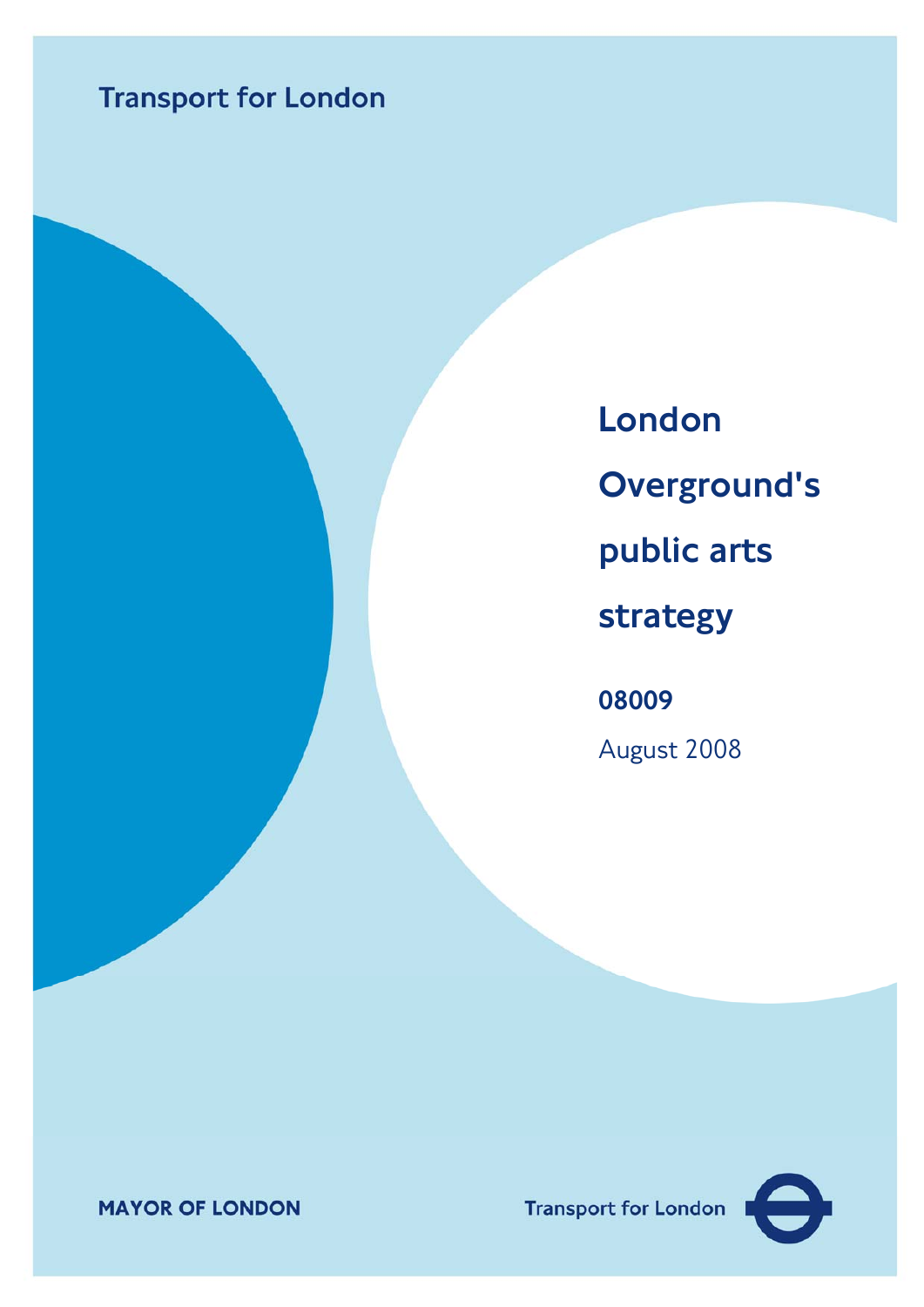### **Contents**

| 1. |     |                                                      |  |  |  |
|----|-----|------------------------------------------------------|--|--|--|
| 2. |     |                                                      |  |  |  |
|    |     |                                                      |  |  |  |
|    |     |                                                      |  |  |  |
| 3. |     |                                                      |  |  |  |
|    |     |                                                      |  |  |  |
|    |     |                                                      |  |  |  |
|    |     |                                                      |  |  |  |
| 4. |     |                                                      |  |  |  |
|    | 4.1 |                                                      |  |  |  |
|    | 4.2 |                                                      |  |  |  |
|    | 4.3 |                                                      |  |  |  |
|    | 4.4 | Types of art expected and wanted on the Overground14 |  |  |  |
|    | 4.5 |                                                      |  |  |  |
| 5. |     |                                                      |  |  |  |
|    | 5.1 |                                                      |  |  |  |
|    | 5.2 |                                                      |  |  |  |

#### **CONFIDENTIALITY**

Please note that the copyright in the attached report is owned by TfL and the provision of information under Freedom of Information Act does not give the recipient a right to re-use the information in a way that would infringe copyright (for example, by publishing and issuing copies to the public).

Brief extracts of the material may be reproduced under the fair dealing provisions of the Copyright, Designs and Patents Act 1988 for the purposes of research for non-commercial purposes, private study, criticism, review and news reporting. Details of the arrangements for reusing the material owned by TfL for any other purpose can be obtained by contacting us at [enquire@tfl.gov.uk](mailto:enquire@tfl.gov.uk).

Research conducted by Synovate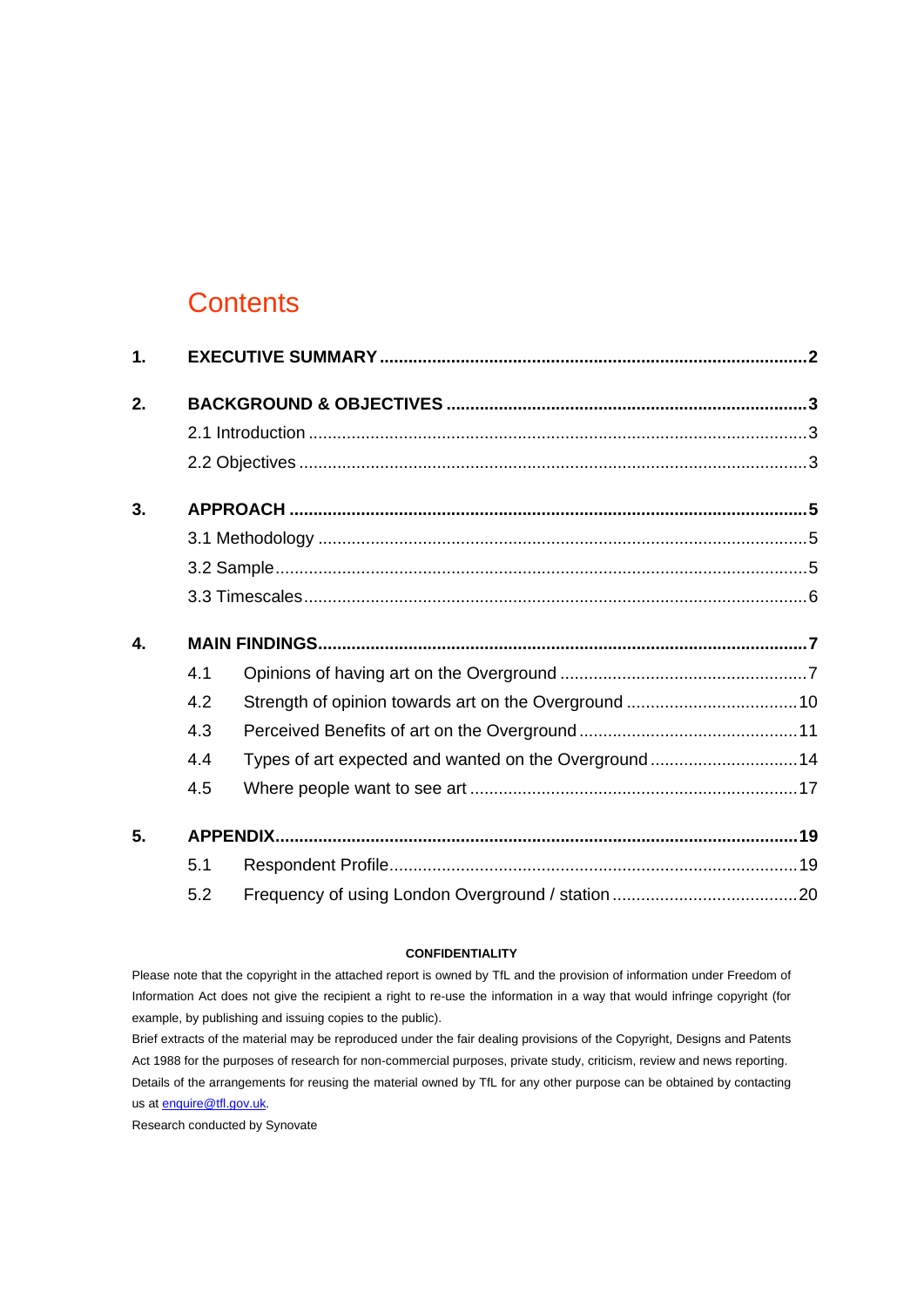### <span id="page-2-0"></span>1. Executive summary

There was a high level of support for art on the Overground, with more that four fifths (85%) considering it to be 'a good idea', and over a third considering it to be a 'very good idea'. However, having art on the Overground was not a high priority for most customers: most did not react negatively if there were to be no art on the Overground.

However, the benefits of art on the Overground should not be under-estimated, and away from the core issues of service, can add value. Over a quarter of all people believed that art on the stations would make them use the London Overground more, and a quarter believed that they would feel safer using the London Overground if art was installed.

More generally, customers perceived art on the Overground to be a welcome improvement to their surroundings and good for the local area and community. Furthermore, it was felt that art would make the stations more 'attractive and vibrant', would be 'good to look at when waiting' and would 'create a good atmosphere'. It was also seen as something that can 'improve the image of the area' and be 'good for the local people and economy'.

'Community, cultural art and ethnic art' were mentioned (unprompted) as the most appropriate types of art to be shown by around a sixth of people (14%). Unsurprisingly, types of art that were deemed to be the least appropriate were those that 'depicted nudity' and 'prompted violence or violent crime': customers wanted art that was thought provoking but not too challenging or controversial.

Generally, customers were open minded about art, and expected varied types and genres, with 'up and coming artists' the most popular type (although not significantly preferred above the other types overall.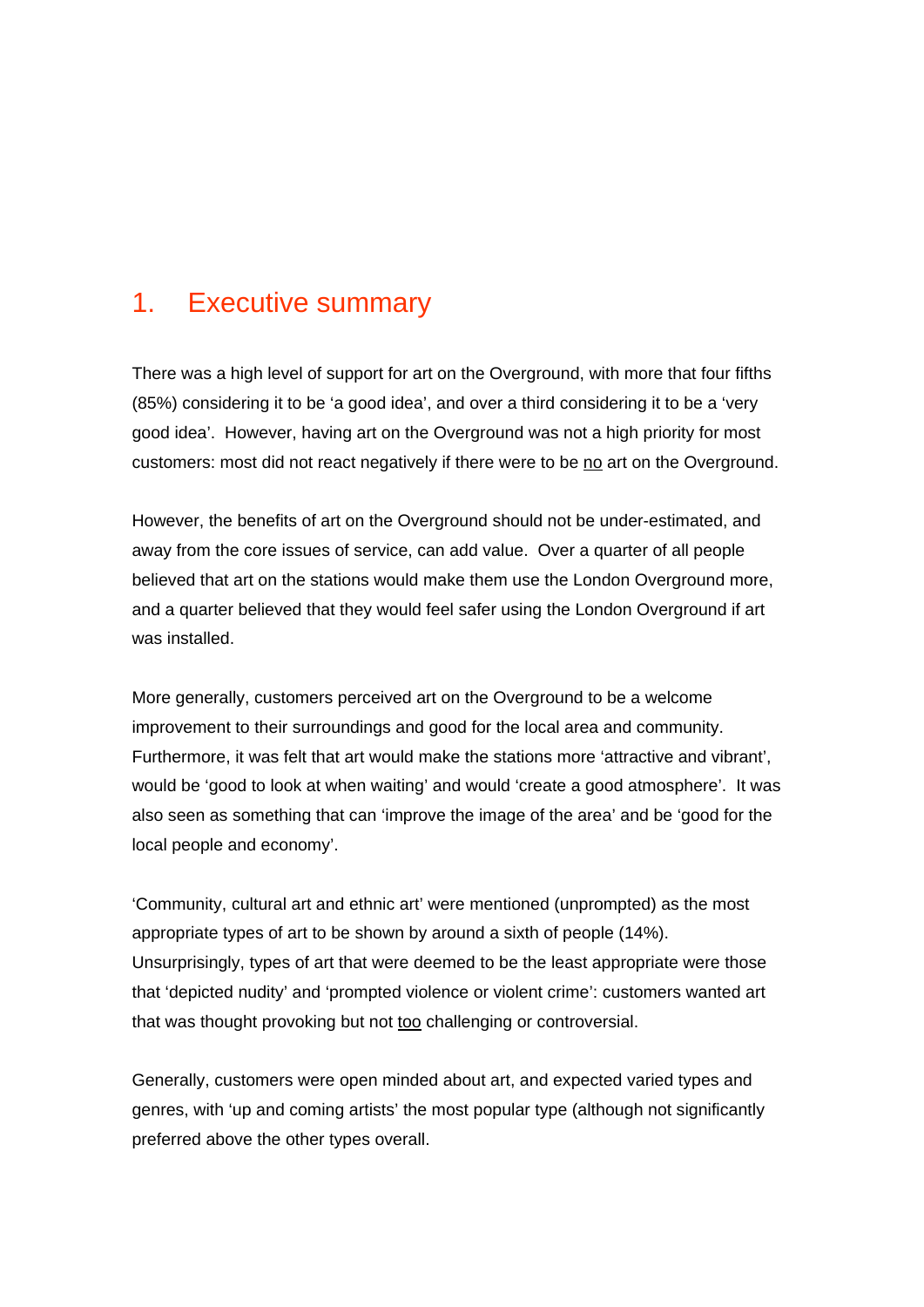### <span id="page-3-0"></span>2. Background & Objectives

#### **2.1 Introduction**

Transport for London (TfL) took over responsibility for the London Overground train service on 11<sup>th</sup> November 2007. As part of a programme of improvements for customers; employing more staff, cleaning and refurbishing all stations, introducing new trains and increasing frequency of services. TfL envisage installing art at the stations as well.

The art is likely to be wall based, e.g. posters, photographs, or murals at existing stations, which could be either, permanent or changed on a regular basis. There is also the potential to design some art features at new stations in the East London area, such as planning schemes or sculptures.

Examples of incorporation of art into public transport systems across the world have been shown to bring long term benefits for both the scheme and locality, but prior to developing the arts strategy, the views of customers and local residents are sought to help determine the direction of the strategy, and overall provide justification for its implementation.

#### **2.2 Objectives**

The research objectives were as follows:

- Gauge the level of support for art installations at stations, both permanent and temporary;
- Identify the type of arts installations they would like to see at stations, and the extent and weight of preference within this;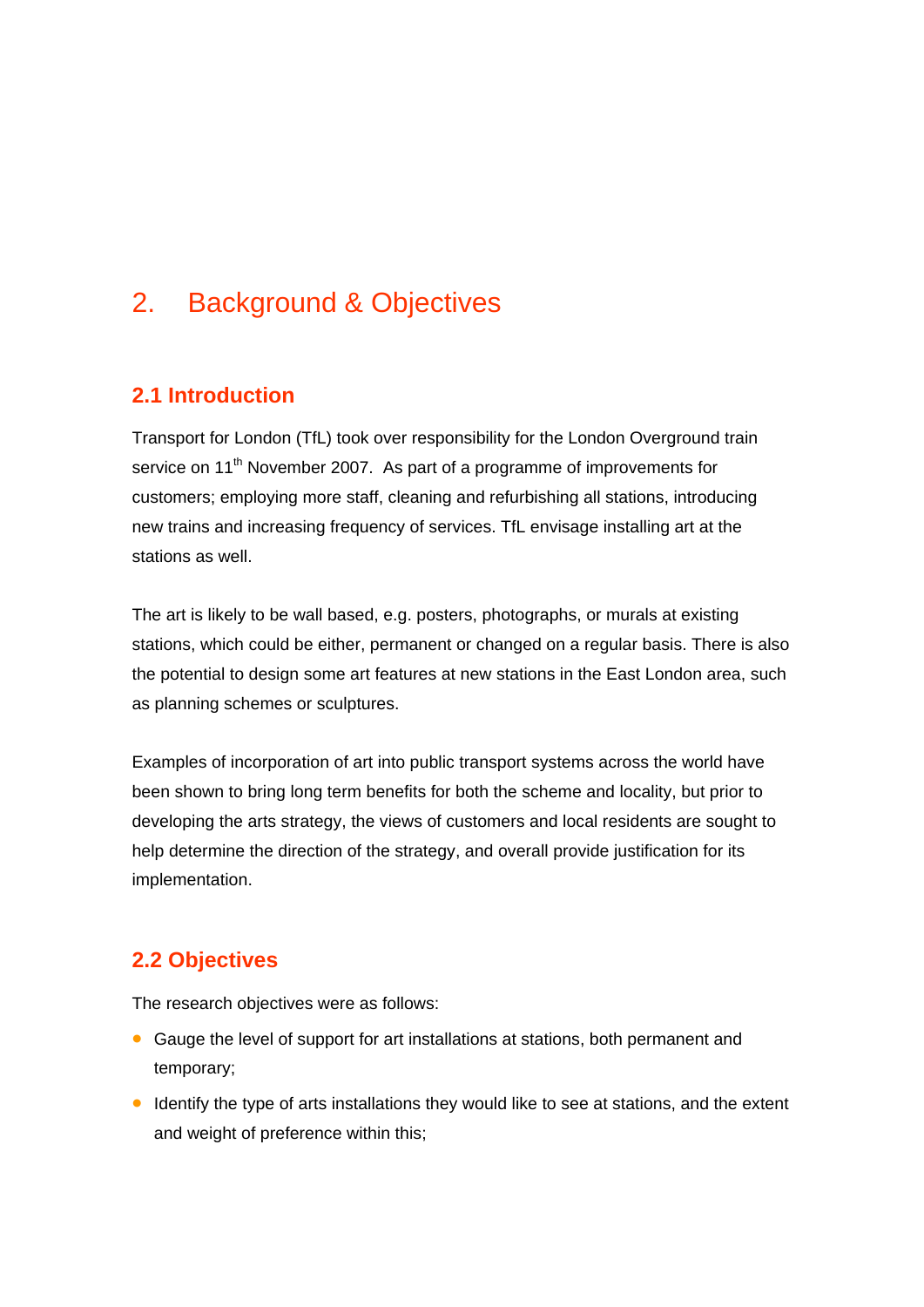• Identify the perceived benefits of an arts programme amongst customers and residents.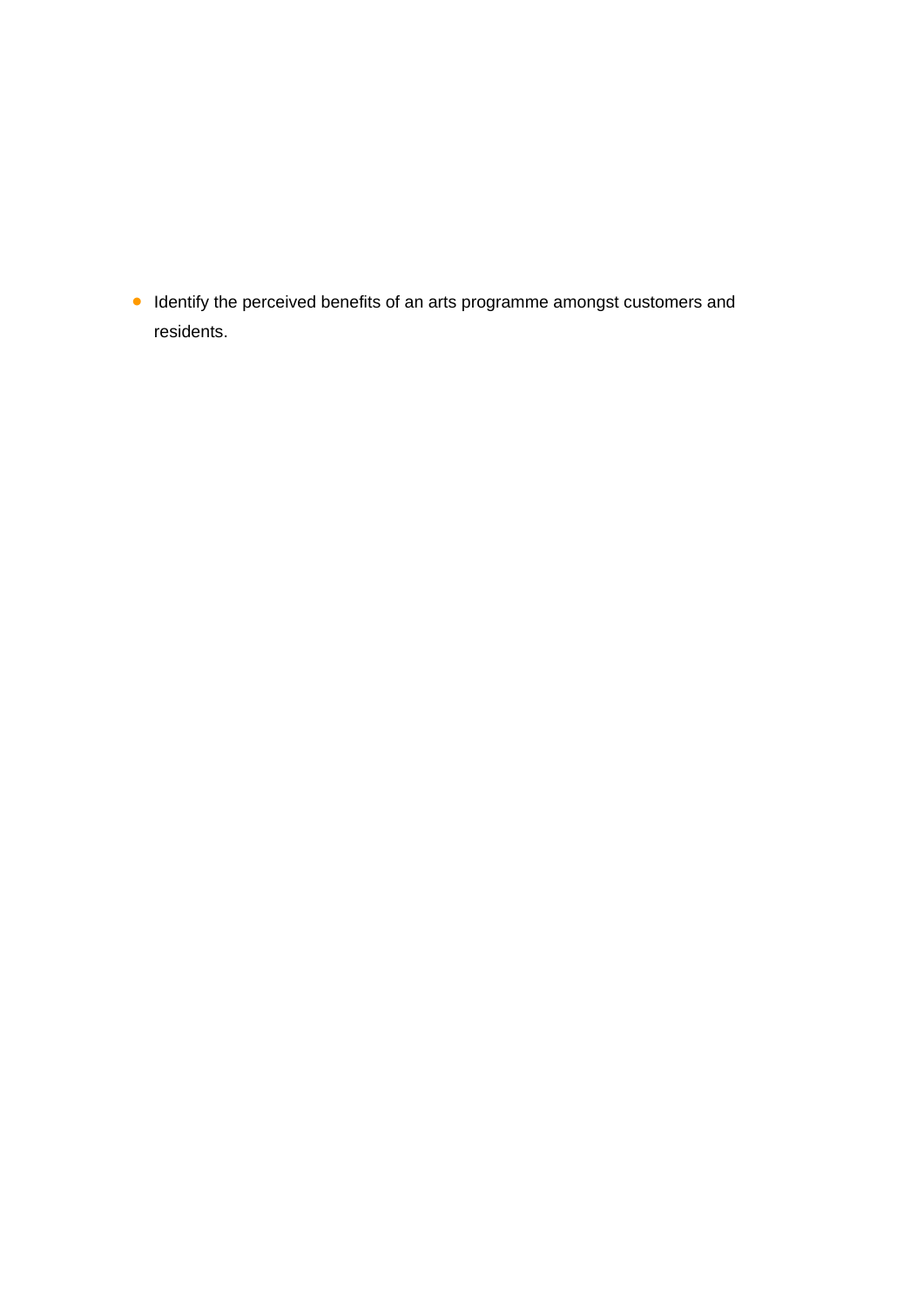### <span id="page-5-0"></span>3. Approach

#### **3.1 Methodology**

An initial qualitative methodology was used to explore the issues and inform quantitative questionnaire design. The main research was quantitative face to face interviews with London Overground customers at selected stations, and also local residents around selected London Overground stations.

#### **3.2 Sample**

A total of 40 qualitative mini–depth interviews with London Overground passengers were conducted over a two day period at Hackney Central, Gospel Oak, Willesden Junction and Kensington Olympia stations.

A total of 482 quantitative customer interviews were conducted, 362 with customers at selected stations, and 120 with residents within the area of these stations (the majority of whom were also London Overground customers, at least infrequently).

| <b>Station:</b>    | <b>Customers on station:</b> | <b>Local area residents:</b> |  |  |
|--------------------|------------------------------|------------------------------|--|--|
| Acton Central      | 24                           | 12                           |  |  |
| Bushey             | 23                           | 12                           |  |  |
| Camden Road        | 45                           | 12                           |  |  |
| Crouch Hill        | 26                           | 12                           |  |  |
| Hackney Central    | 25                           | 36                           |  |  |
| Gospel Oak         | 25                           | 12                           |  |  |
| New Cross Gate     | 24                           | 12                           |  |  |
| Willesden Junction | 13                           | 12                           |  |  |

Interviews were conducted and achieved at the following stations: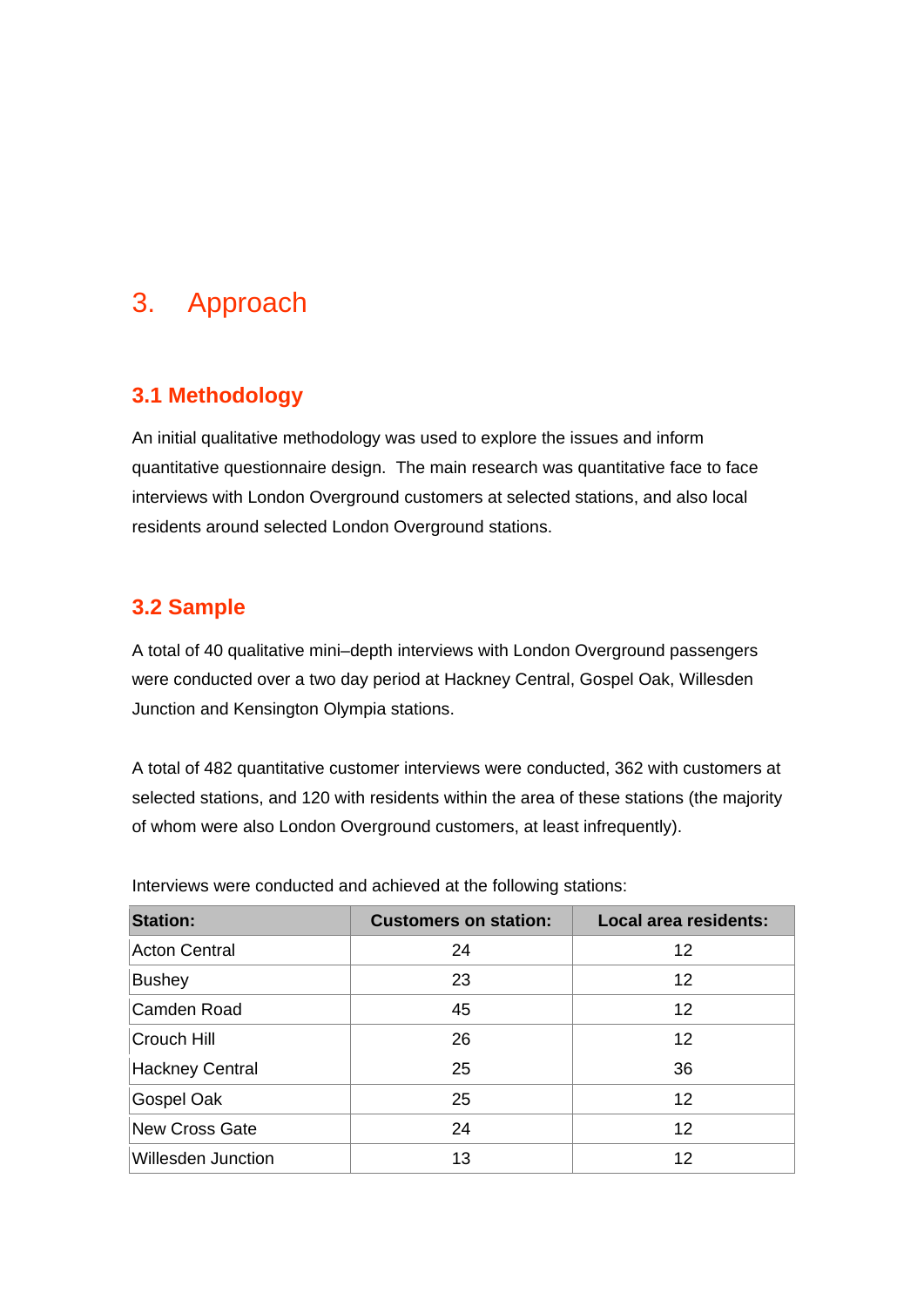#### <span id="page-6-0"></span>**3.3 Timescales**

The initial qualitative research was conducted on  $14<sup>th</sup>$  May 2008. The quantitative research was conducted between  $24^{th}$  June and  $4^{th}$  July 2008.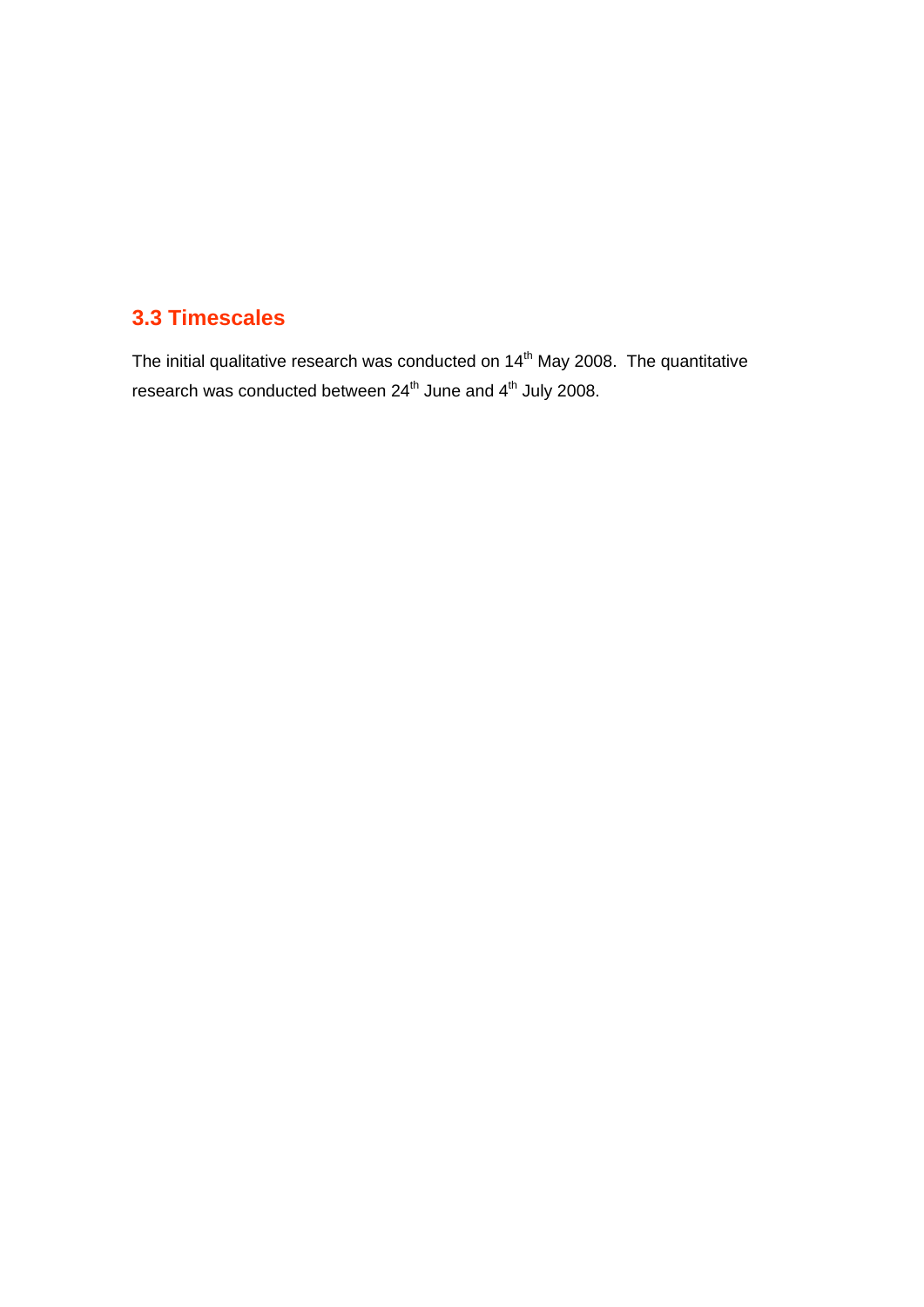### <span id="page-7-0"></span>4. Main findings

#### **4.1 Opinions of having art on the Overground**

The vast majority of people (85%) thought that having art installations at London Overground stations was a 'good idea', with over a third (37%) saying it was a 'very good idea'. Overall, residents were slightly more likely to think it was a 'good idea' than those interviewed at the station (87% vs. 84%), although a greater proportion of station customers were *most* favourable (i.e. answered 'very good').



Those interviewed at or around Acton Central (92%) and Camden Road (94%) were the most likely to think it was a 'good idea' compared with customers / residents at other stations. Those aged 55+ (14%) were the most likely to believe that it was a poor idea.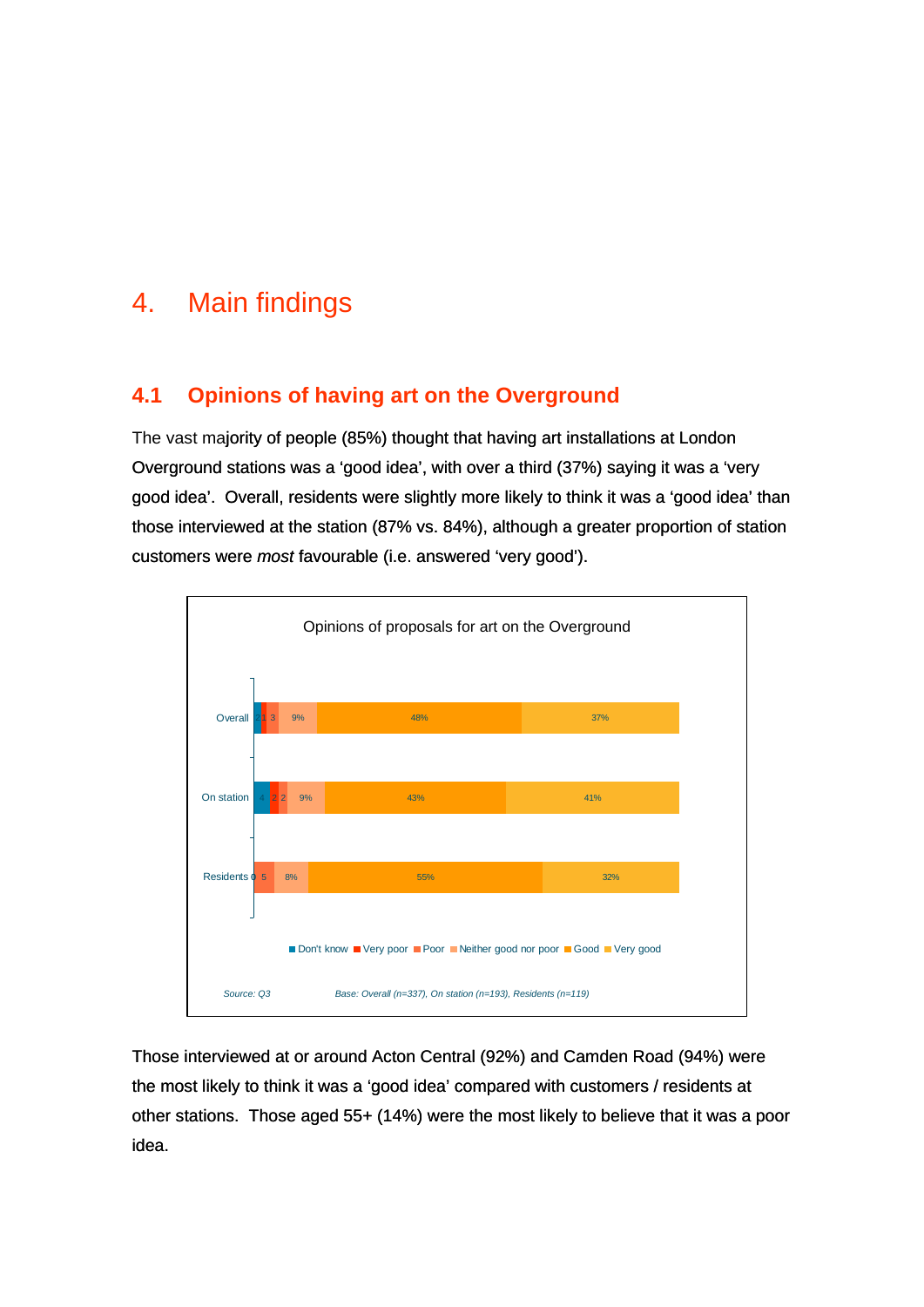'Improving the station appearance' was the most mentioned reason for believing that art installations on the London Overground, mentioned by half of people (50%). Around a third of people also believed that art on the Overground would be 'good for artists' (35%) and 'good for the community' (29%). Residents were more likely than those interviewed at the station to believe that 'improving the station appearance', 'improving the passenger experience', 'makes people think' and 'being good for schools' were good reasons for having art on the Overground.



Looking at the results by station, people at or around 'Hackney Central' and 'Willesden Junction' were more likely to believe that art installations would 'improve the station appearance'. People at or around Willesden Junction were the least likely to believe that it would be 'good for artists'. People at or around Acton Central and Hackney Central were the most likely to believe that art on the stations 'would be good for the local area'. People at Crouch Hill were more likely to believe that it would 'provide a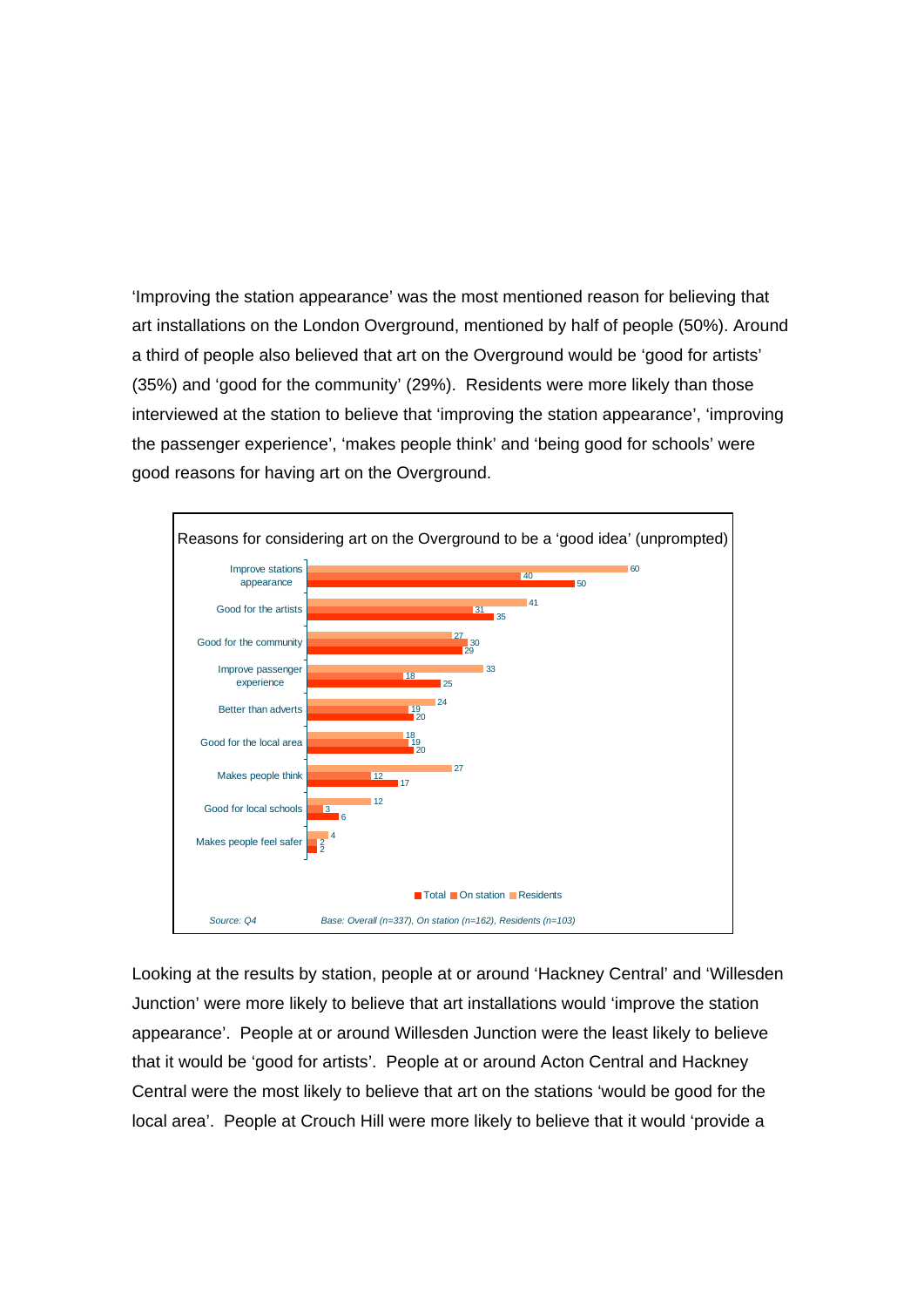break from adverts', while people at Gospel Oak were most likely to believe it would 'make people think' and 'be good for local schools'.

There were few significant differences across demographics, although those aged 35- 54 were more likely to believe art would be 'good for schools' (14% vs. 6% of the total).

Amongst the minority who thought that art installations were not a good idea, the main reasons for this were that it is a 'waste of money, that 'it makes no difference to people', and that 'it attracts graffiti / vandalism'. Residents were more likely (than customers) to mention the first and third of these concerns.

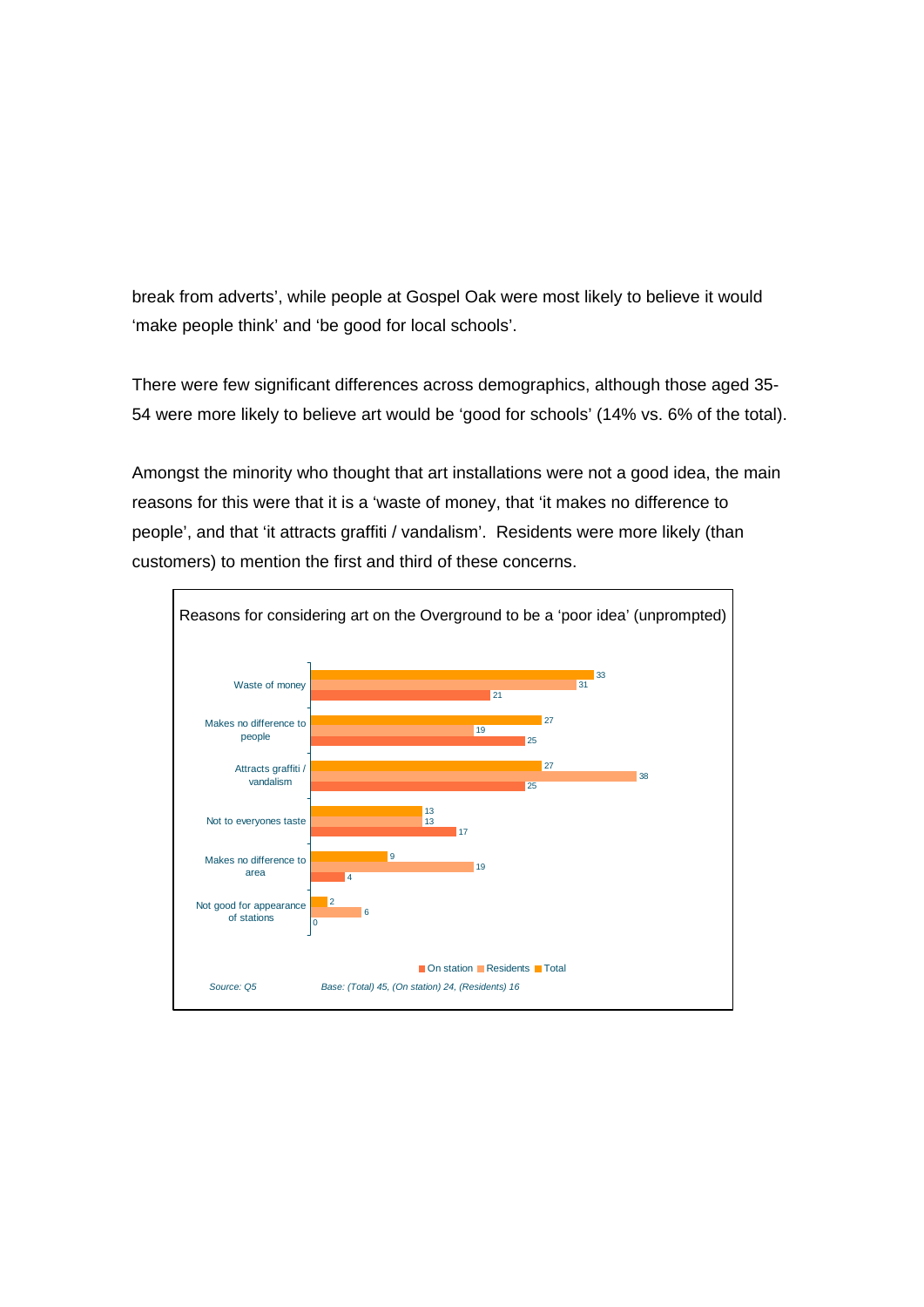#### <span id="page-10-0"></span>**4.2 Strength of opinion towards art on the Overground**

Almost two thirds (63%) of people would like or would expect art on the Overground, while just over a quarter (27%) are neutral. Only a very small proportion dislike the idea of it. However, whilst many people are positive towards the proposals, they do not hold a strong preference for art on the Overground.



Specifically, one quarter of people feel very strongly about the prospect of art on the Overground; that is, they are positive to the prospect and dislike it if there is no art. Over one quarter (28%) are warmly positive towards art on the Overground and like the idea, but they do not feel strongly if there wasn't / isn't any. A further quarter are neutral to either prospect. Thus, whilst art on the Overground is a largely positive development, it is not one that is given high importance or priority by most customers or residents.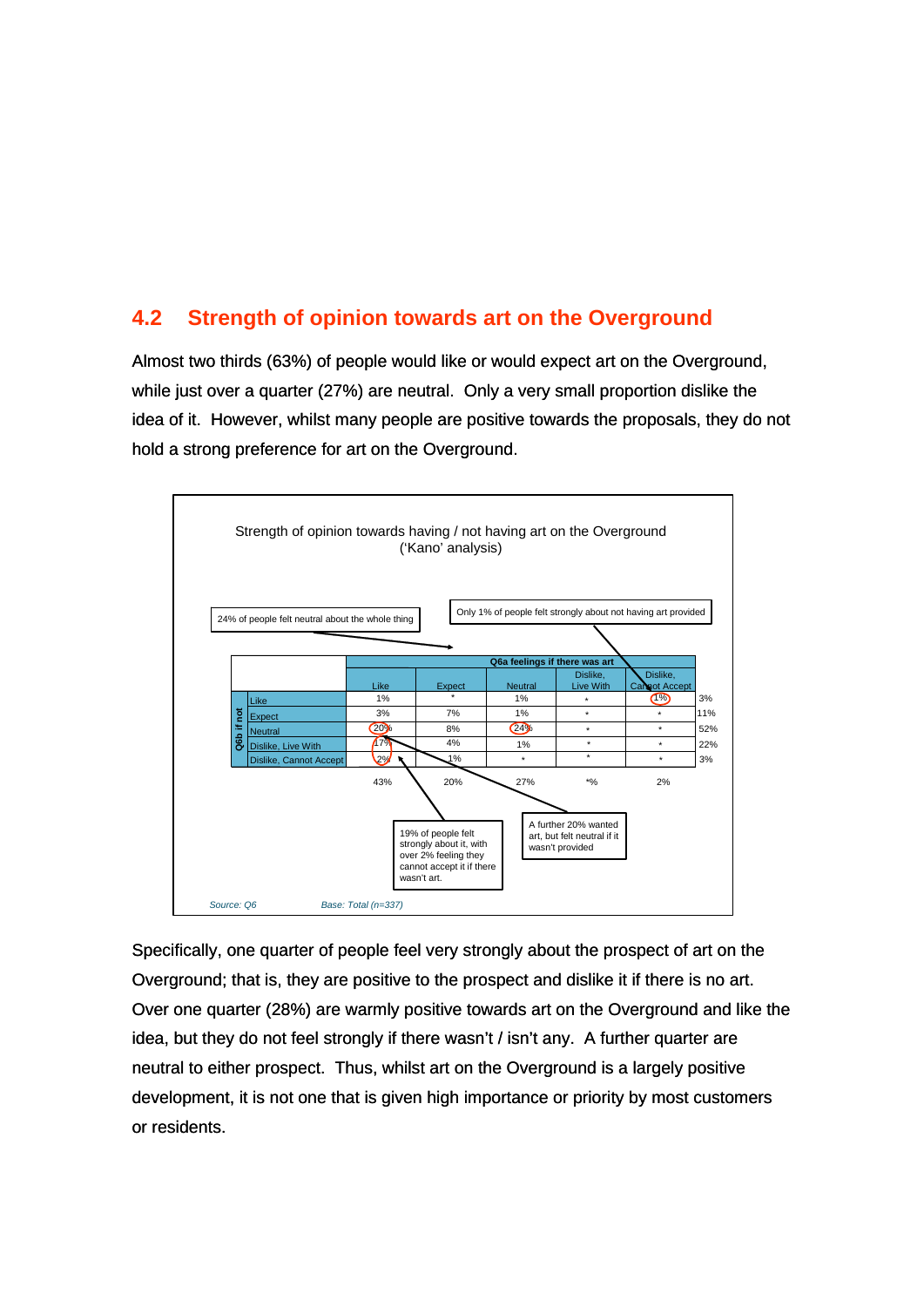#### <span id="page-11-0"></span>**4.3 Perceived Benefits of art on the Overground**

The most cited benefits of art on the Overground for customers were that it would 'make the station more attractive or vibrant', that 'it was good to look at when waiting' and 'it creates a good atmosphere'. Residents were more likely (than customers) to think that art providing something that is 'good to look at when waiting' was a benefit to customers (24% vs. 11%).



People at Willesden Junction were most likely to mention that art 'makes the station more attractive' as a benefit for customers, while those at Crouch Hill were the most likely to think that art could be 'good to look at / something better than waiting'.

The main benefits for the local area of having art on the Overground were that it 'makes the station attractive', followed by improving the 'image / standard of the station' and being 'good for the local people / economy'.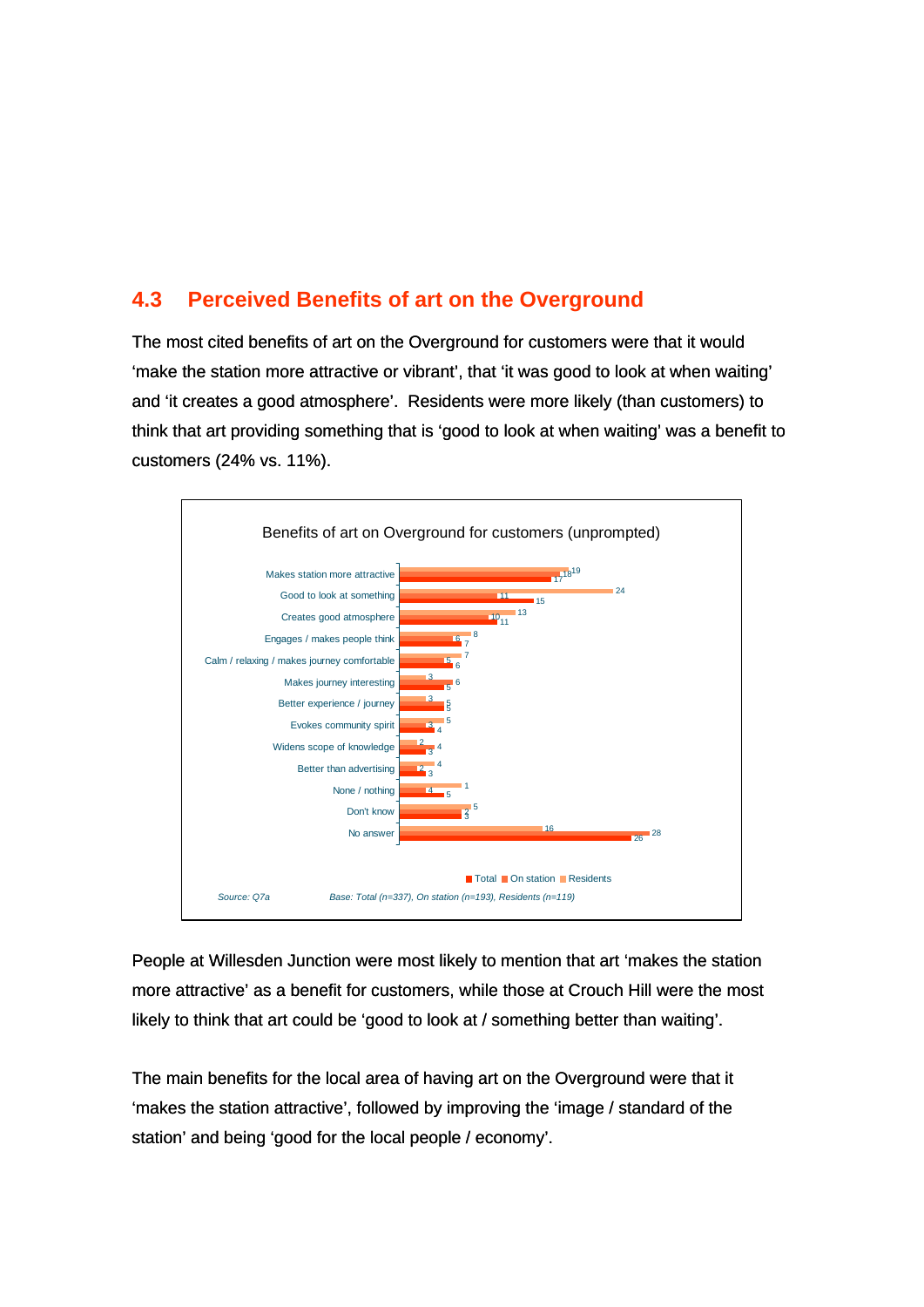

Residents were more likely to state the local area benefit of 'improve / beautify the station' (21% vs. 10% of station interviewers). Residents were also more likely to believe that art would 'promote young talent' (8% vs. 2%) than those who were interviewed on the station.

Whilst the majority of people said that they would be no more or less likely to use the Overground if the art proposals were implemented were added, just under a fifth said they were at least a little more likely to use London Overground if art was introduced. Residents were more likely than those who were interviewed at stations to state that implementing the art proposals would make them use the London Overground more (42% vs. 21%).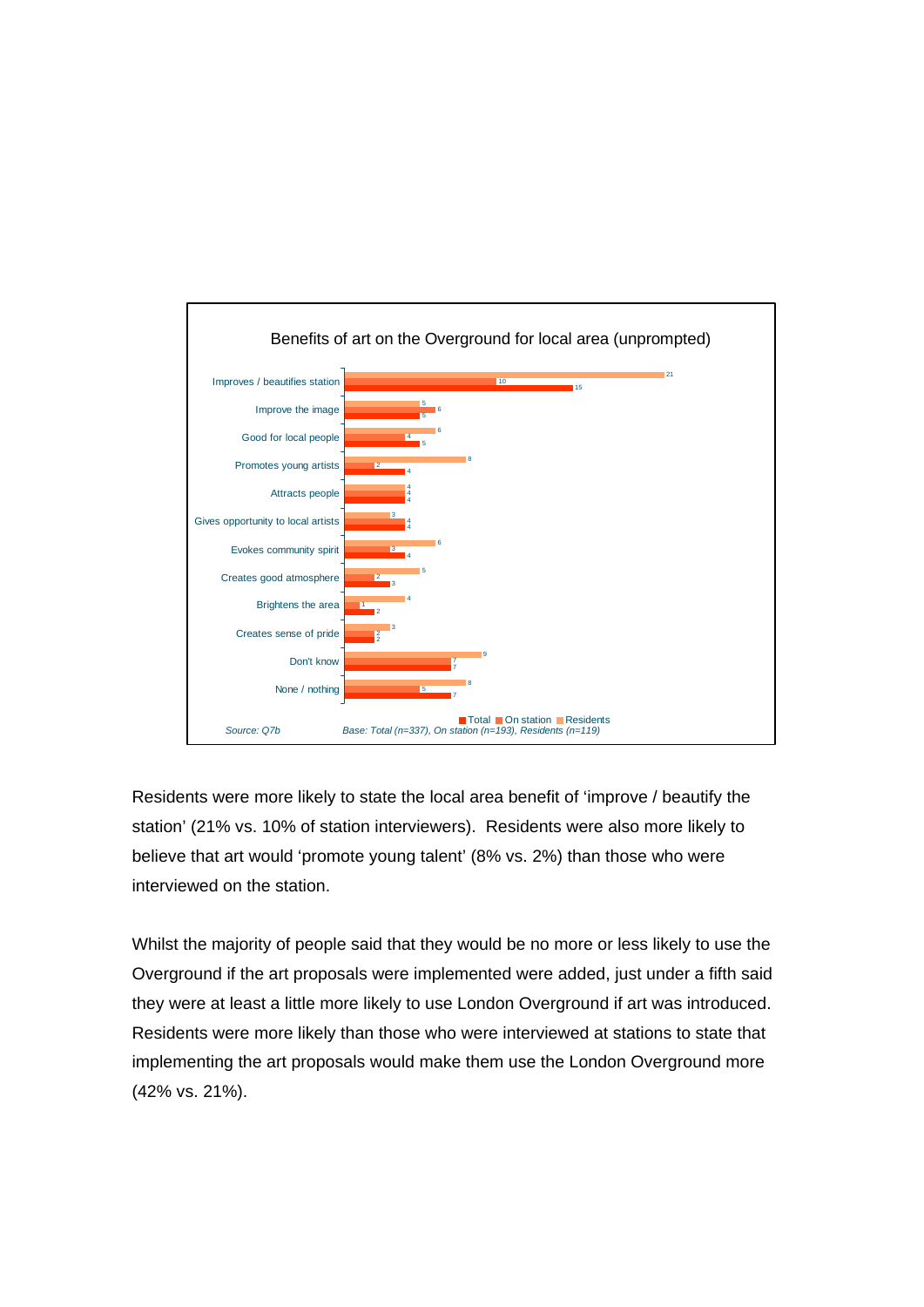

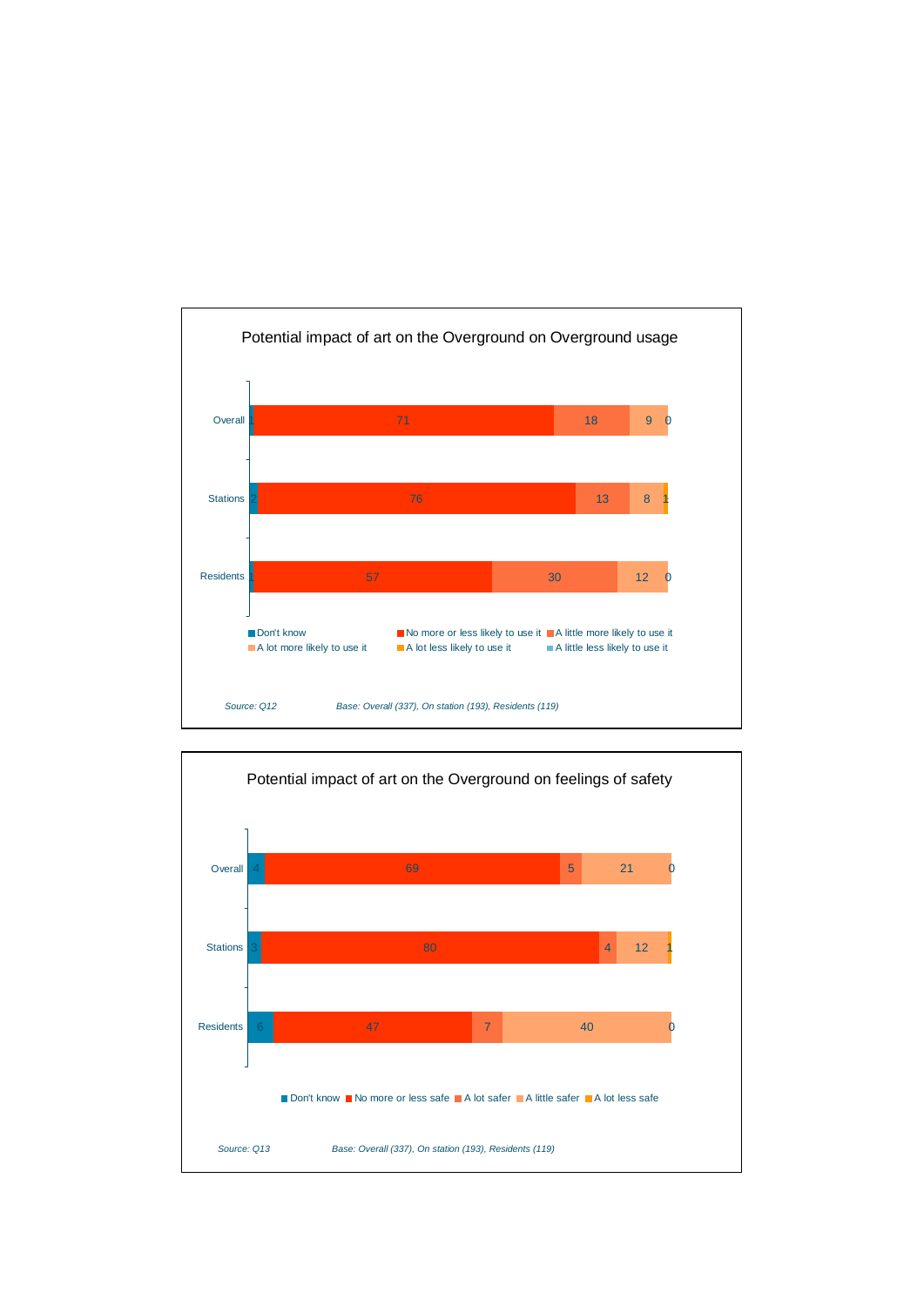<span id="page-14-0"></span>Also, whilst over two thirds of people (69%) believed that they would feel no more or less safe using London Overground if the art proposals were implemented, a fifth (21%) said they would feel a little more safe using it, and one in twenty (5%) believed that they would feel a lot safer using it. Overall, over a quarter (26%) of people believed that they would feel safer using the Overground if there were art installations added compared to less than 1% of people who said they would feel less safe.

Looking at station analysis, over four in ten people at Acton Central (42%) and Gospel Oak (41%) believed that art would make them feel safer on the London Overground. At the same time, people at New Cross Gate were the most likely to believe they will 'feel no more or less safe'.



#### **4.4 Types of art expected and wanted on the Overground**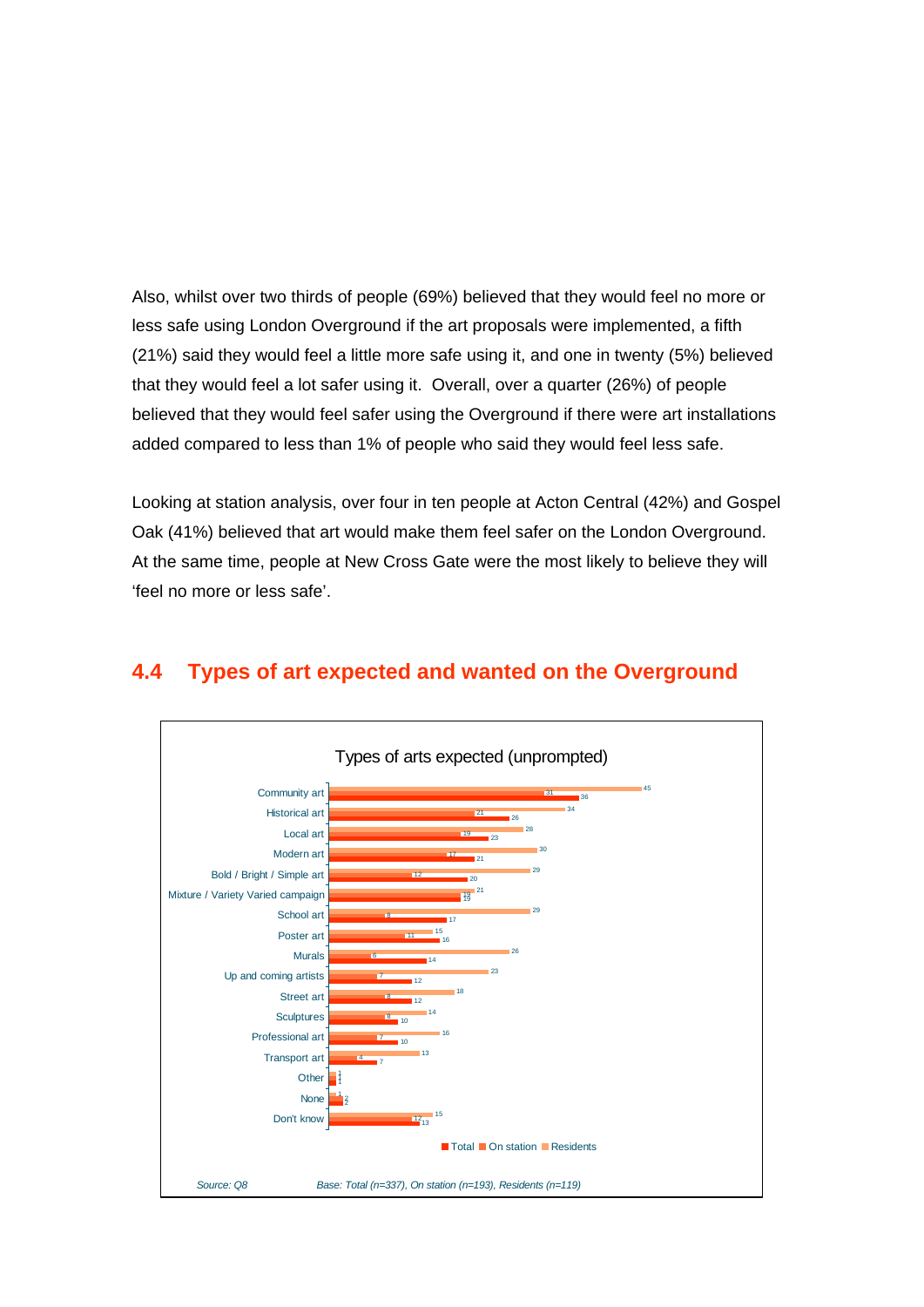'Community art' was the most mentioned type most expected to be seen, cited by over a third of people (36%), followed by between a fifth and a quarter of people mentioning; 'historical' (26%), 'local' (23%) and 'modern art' (21%). Generally, residents mentioned more types of art than customers, (potentially) a product of the interview taking place in home rather than on station.

People at New Cross Gate were more likely to mention 'community art' (61%), while people at Gospel Oak were the most likely to mention 'historical art' (49% vs. 26% overall) as expected types of art.

Those who rated the art proposals as 'a good idea' were more likely to mention 'community art' (41% vs. 10%) and 'school art' (18% vs. 3%) as types of art expected., compared with those who were less positive to the proposals. Women were significantly more likely than men to expect 'community art', 'local art' and 'school art'. No one aged 55+ mentioned 'street art / graffiti' as a possible art campaign compared to over one in ten of 16-34 year olds and 35-54 year olds (10% and 12% respectively). White people were more likely to mention 'up and coming artists' (15% vs. 6%) than those from a BAME group.

Generally people gave roughly equal weighting to the four proposed types of art on the Overground, with 'work from up and coming artists' slightly ahead in preference for both customers and residents.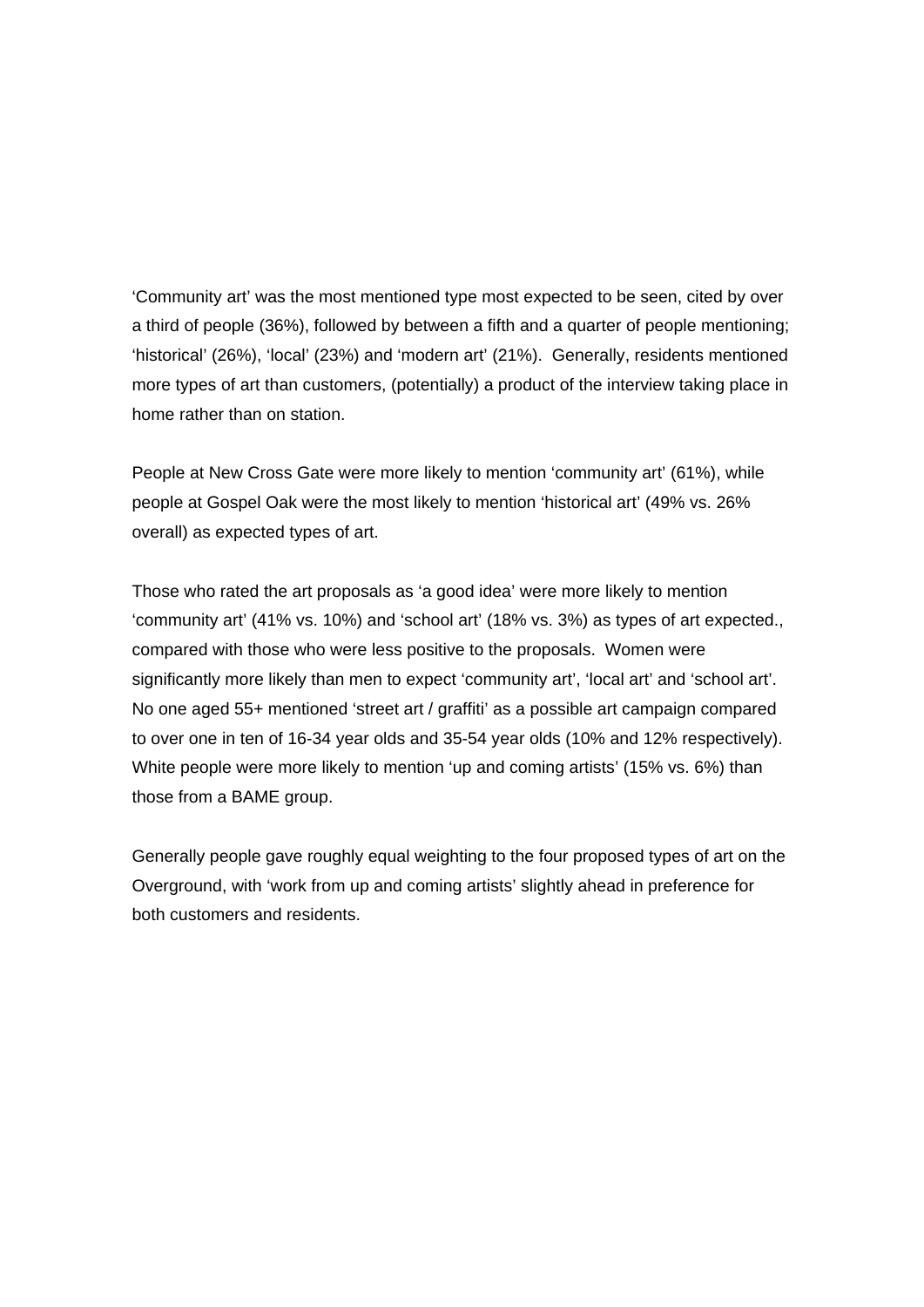

Looking at station analysis, people at Bushey and Crouch Hill, were more likely to want to see more art from the work of 'recognised professional artists'. At Acton Central, Camden Road and Willesden Junction people had more preference for work from 'up and coming artists'. At the same time, people at Gospel Oak and Camden Road were more likely to say that the 'work of community groups and community projects' were the types of art they would most like to see on the Overground. Lastly, people at Willesden Junction, New Cross Gate and Hackney Central were more likely to want see art from the work of 'school children and schools groups'.

There was little difference when looking at the demographic analysis, though those aged 55 and over were keener to see more work from 'recognised professional artists' than those aged 35-54, as were those people who used the London Overground less than once a month. People who felt positive towards art placements on the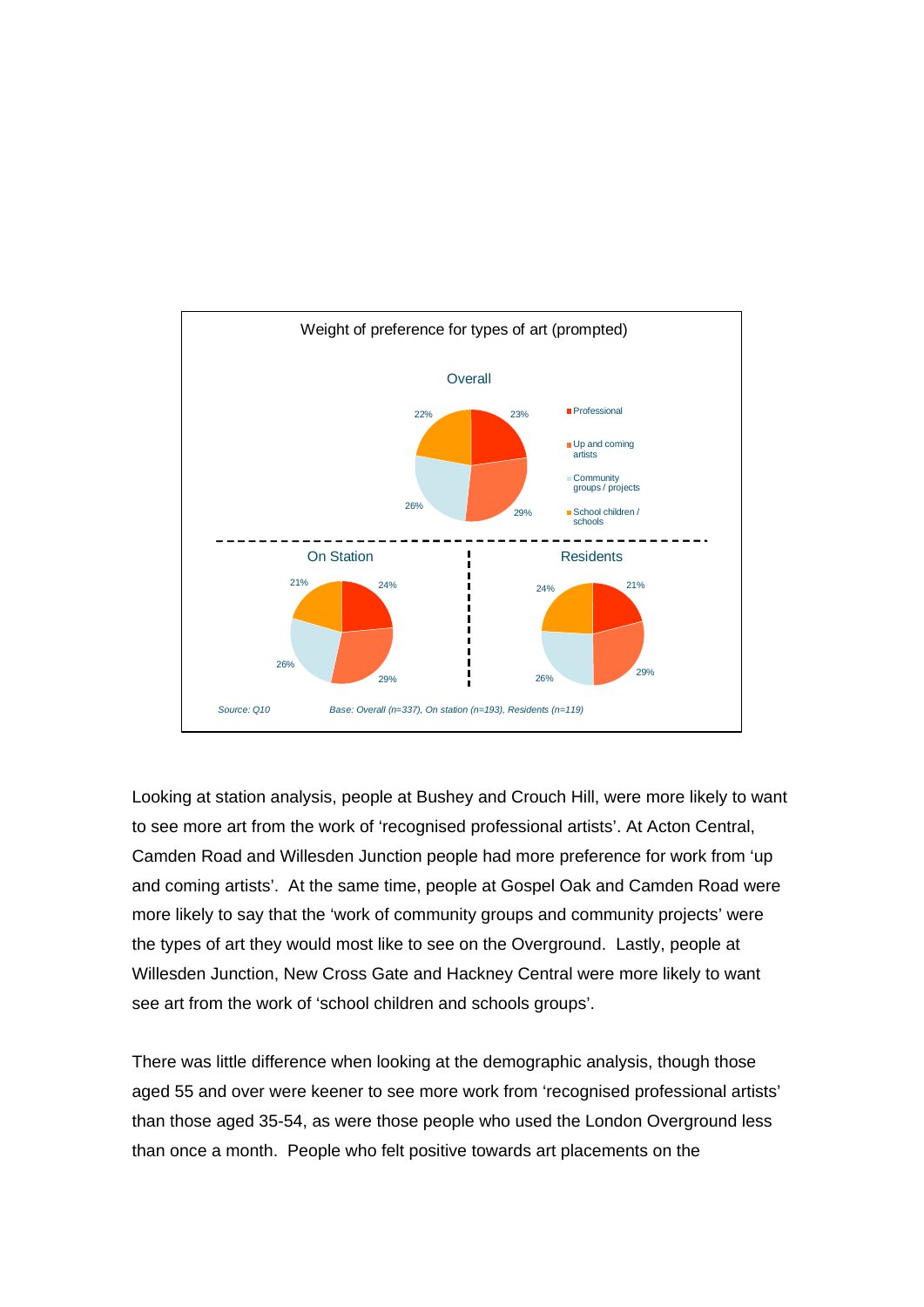<span id="page-17-0"></span>Overground art were more likely to say they preferred the work of 'up and coming artists' rather than those who felt neutral about art placements on the Overground. Those who only used the London Overground monthly were more likely to want to see the work of 'community groups and projects' on the Overground.

#### **4.5 Where people want to see art**

Platforms were by far the most popular place for art, cited by over three quarters of people (77%). The 'entrance / exit to the station' and 'station approach' were mentioned by around a third.



Those who felt positive towards art installations were more likely to want to see art on the 'entrance / exits to stations' and on the 'station approach' than those who were neutral to the idea of art installations on the Overground. People who travelled at least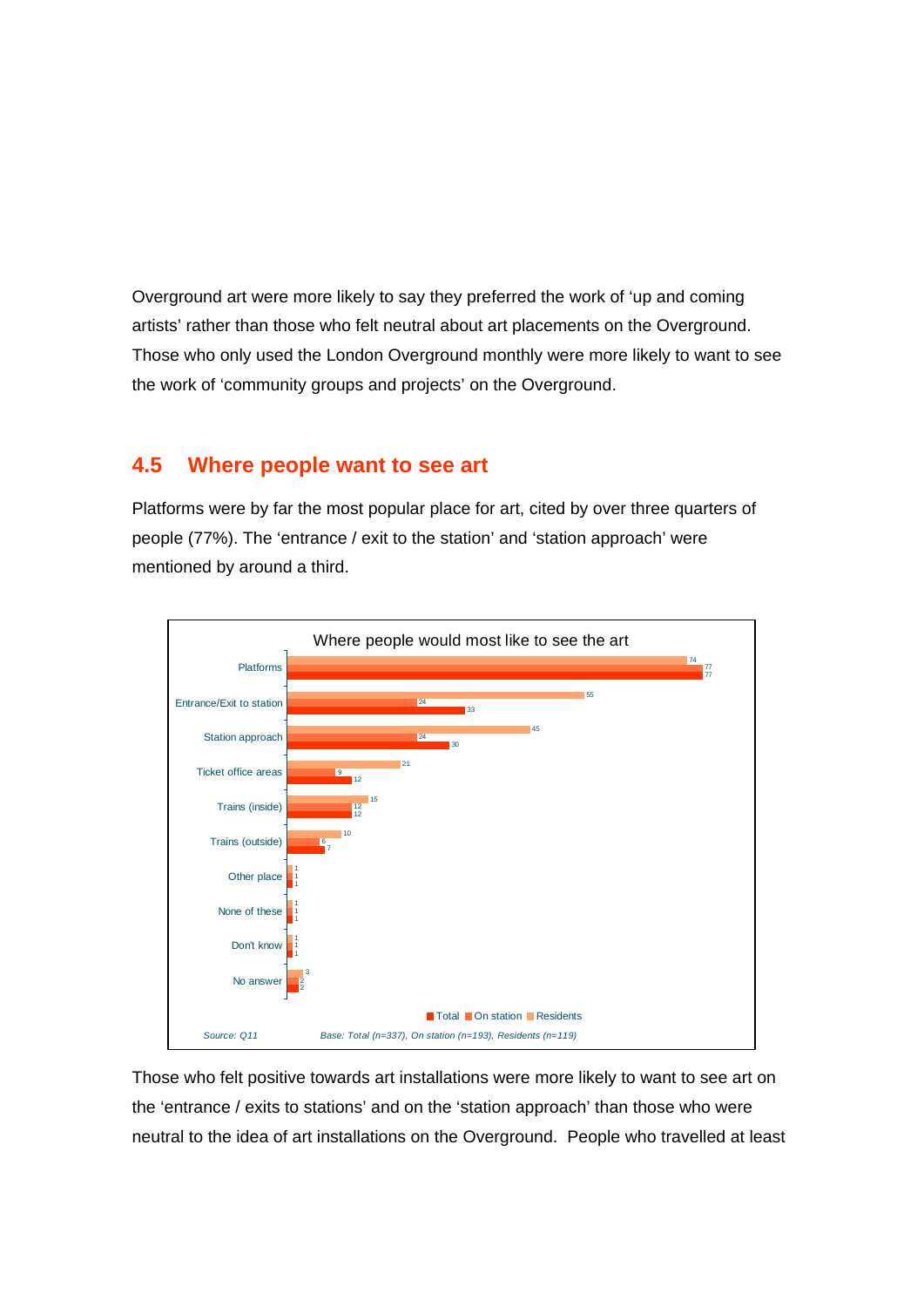once a month on London Overground were more likely than those who travelled less often to want to see art on the inside of trains (21% vs. 3%).

Looking at station analysis, people at Acton Central were the most likely to want to see art on platforms (94% vs. 77% overall), ticket office areas (28% vs. 12% overall) and on the outside of the trains (22% vs. 7% overall). People at Crouch Hill were the most likely to want to see art on the station approach (56% vs. 30% overall), whilst people at Gospel Oak where more likely to want to see it at the entrance/exit to station (59% vs. 33%) and on the inside of trains (30% vs. 12%).

Looking at the demographics, white people were more likely than those from BAME groups to think that platforms were the best place for art (81% vs. 68%), whilst at the same time people from BAME groups were more likely to think that art should be placed on the outside of trains than white people (13% vs. 5%).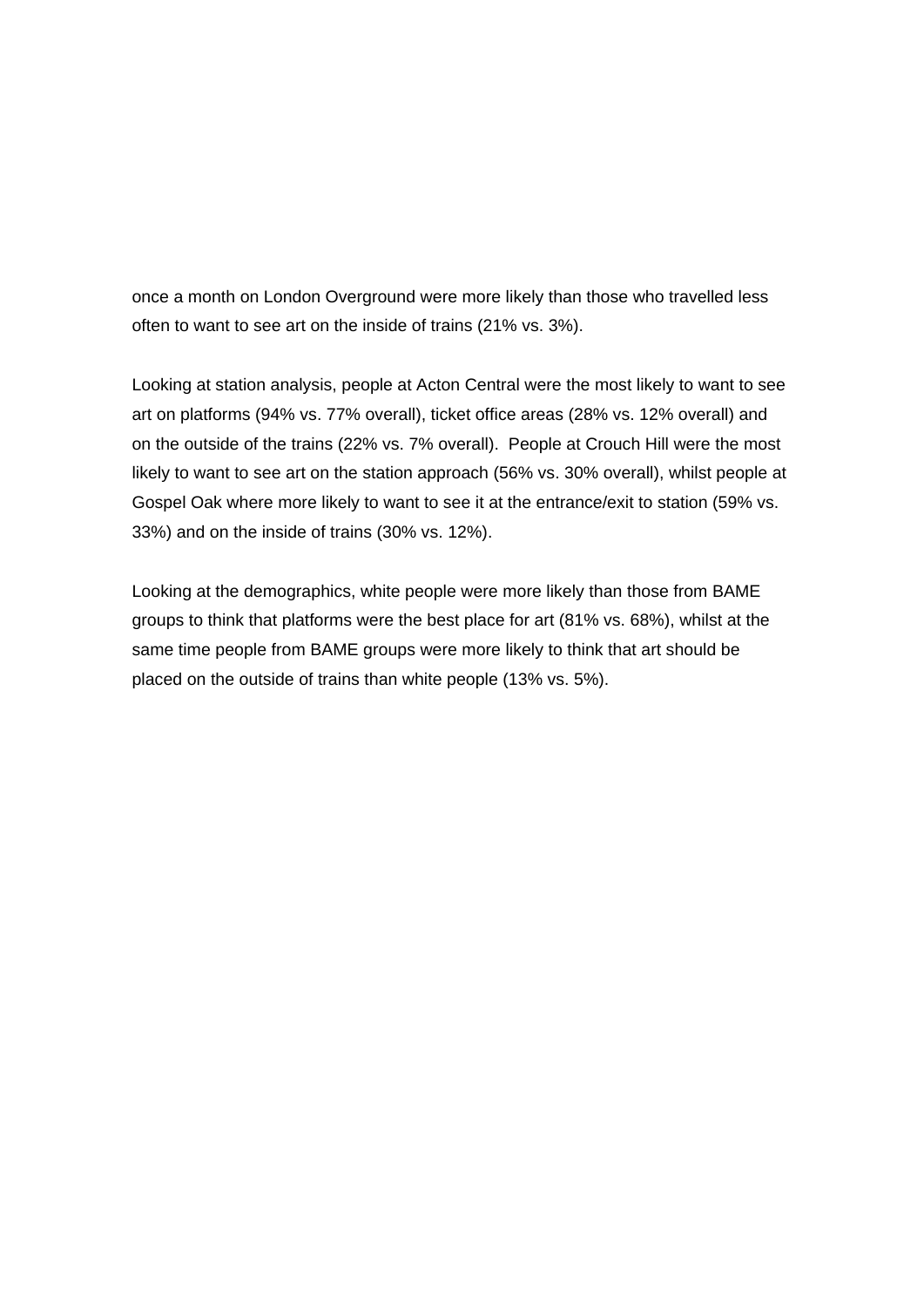# <span id="page-19-0"></span>5. Appendix

## **5.1 Respondent Profile**

| $\%$                   | <b>Total</b> | On<br><b>Station</b> | Local<br><b>Resident</b> |                               | <b>Total</b> | On<br>station | Local<br><b>Resident</b> |
|------------------------|--------------|----------------------|--------------------------|-------------------------------|--------------|---------------|--------------------------|
| <b>Base</b>            | 337          | 193                  | 119                      |                               | 337          | 193           | 119                      |
| Gender                 |              |                      |                          | <b>Ethnicity</b>              |              |               |                          |
| Male                   | 48%          | 49%                  | 45%                      | White                         | 74%          | 75%           | 72%                      |
| Female                 | 52%          | 51%                  | 55%                      | Mixed                         | 3%           | 3%            | 3%                       |
| Age                    |              |                      |                          | Asian                         | 5%           | 6%            | 5%                       |
| 16-34                  | 54%          | 57%                  | 50%                      | <b>Black</b>                  | 14%          | 11%           | 19%                      |
| 35-59                  | 39%          | 38%                  | 39%                      | Chinese /<br>Other            | 2%           | 3%            | 1%                       |
| $60+$                  | 7%           | 5%                   | 11%                      | <b>Working</b>                |              |               |                          |
| <b>Social</b><br>grade |              |                      |                          | Working                       | 77%          | 81%           | 66%                      |
| ABC1                   | 67%          | 67%                  | 68%                      | <b>Student</b>                | 12%          | 10%           | 17%                      |
| C <sub>2</sub> DE      | 30%          | 32%                  | 31%                      | <b>Not</b><br>working         | 4%           | 3%            | 5%                       |
| Refused                | 2%           | 3%                   | 1%                       | <b>Disabled</b>               |              |               |                          |
|                        |              |                      |                          | <b>Disabled</b>               | 1%           | 0%            | 2%                       |
|                        |              |                      |                          | <b>Not</b><br><b>Disabled</b> | 98%          | 99%           | 96%                      |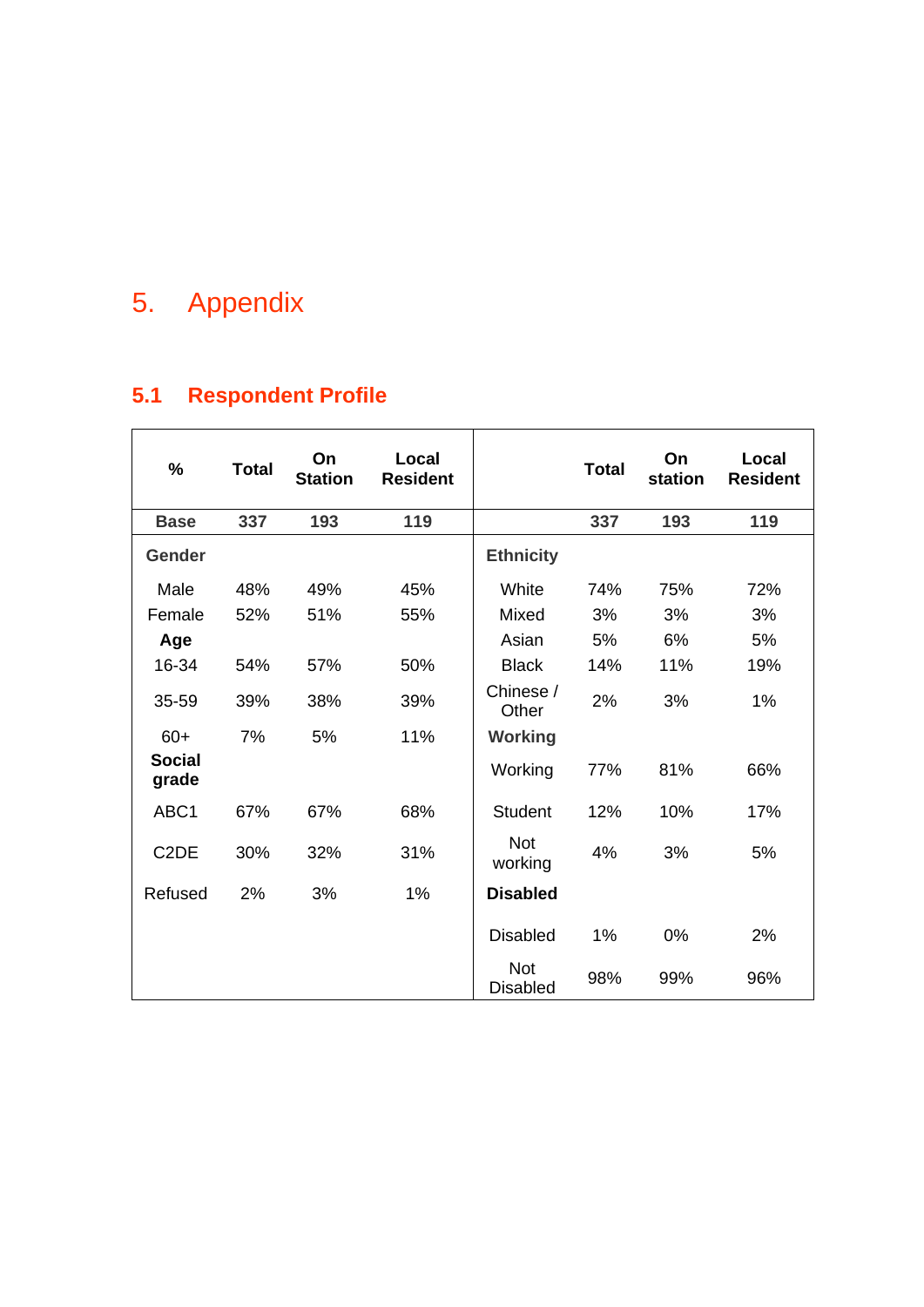### <span id="page-20-0"></span>**5.2 Frequency of using London Overground / station**



Over two fifths people (42%) used the London Overground 5-7 days a week, and a further third (34%) used the London Overground 1-4 days a week. Just over one in ten residents never used, or hardly ever used, the London Overground.

An analysis by demographics shows the those aged 55+ were the most likely to never travel on the London Overground and BAME people were more likely to travel once a week.